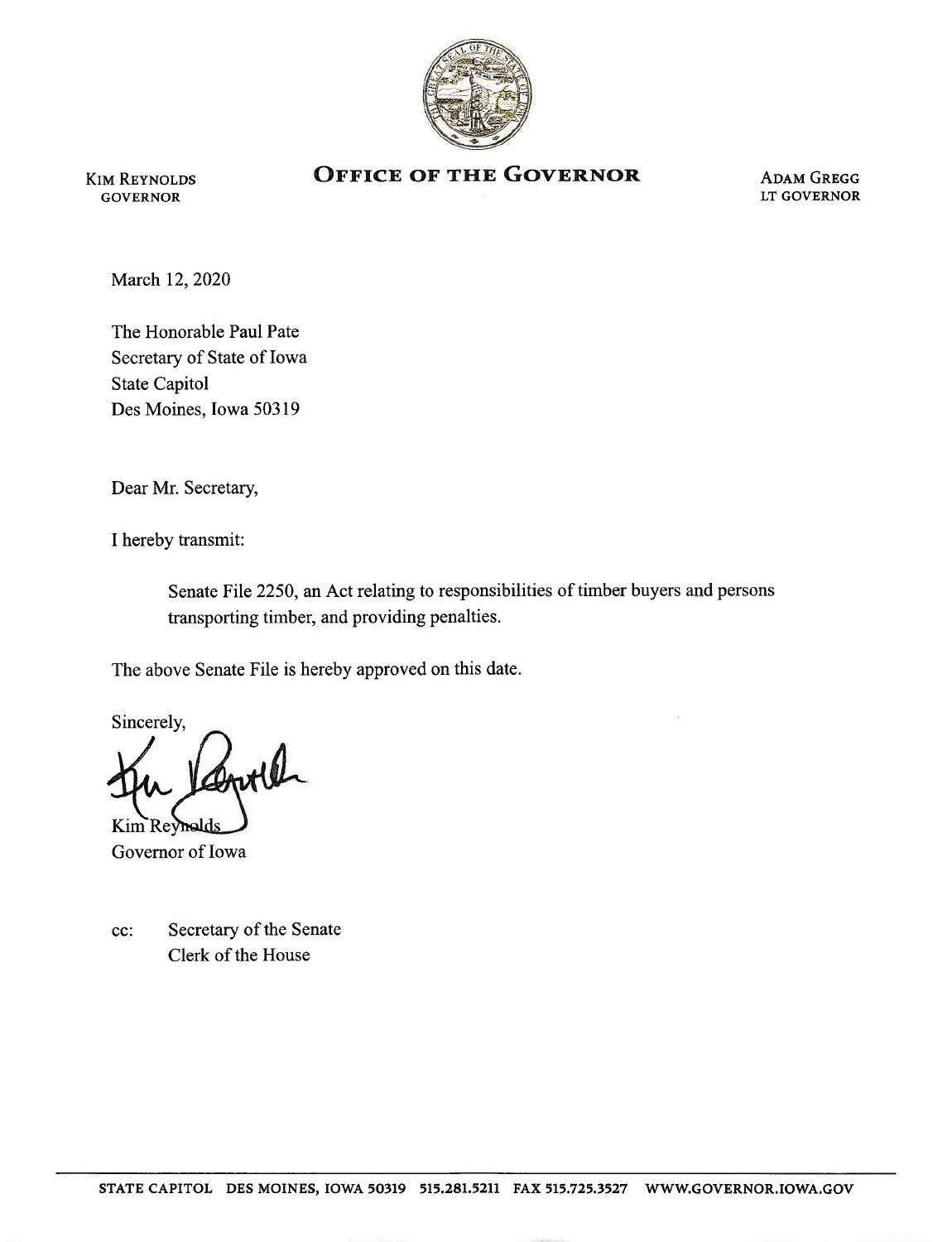

Senate File 2250

## AN ACT

RELATING TO RESPONSIBILITIES OF TIMBER BUYERS AND PERSONS TRANSPORTING TIMBER, AND PROVIDING PENALTIES.

BE IT ENACTED BY THE GENERAL ASSEMBLY OF THE STATE OF IOWA:

Section 1. Section 456A.36, subsection 1, paragraphs b and c. Code 2020, are amended to read as follows:

b. "Timber" means trees, standing or felled, and logs which can be used for sawing or processing into lumber for building or structural purposes or for the manufacture of an article. However, "timber" does not include firewood, Christmas trees, or fruit or ornamental trees or wood products not used or to be used for building, structural, manufacturing, or processing purposes.

 $c.$  "Timber buyer" means a person engaged in the business of buying timber from the timber growers for sawing into lumber, for processing, or for resale, but does not include a person who occasionally purchases timber for sawing or processing for the person's own use and not for resale. "Timber buyer" includes a person who contracts with a timber grower on a shared-profit basis to harvest timber from the timber grower's land.

Sec. 2. Section 456A.36, subsection 2, paragraph a, subparagraph (2), Code 2020, is amended to read as follows:

(2) The principal amount of the bond shall be ten percent of the total amount paid to timber growers during the preceding year, plus ten percent of the total amount due or delinquent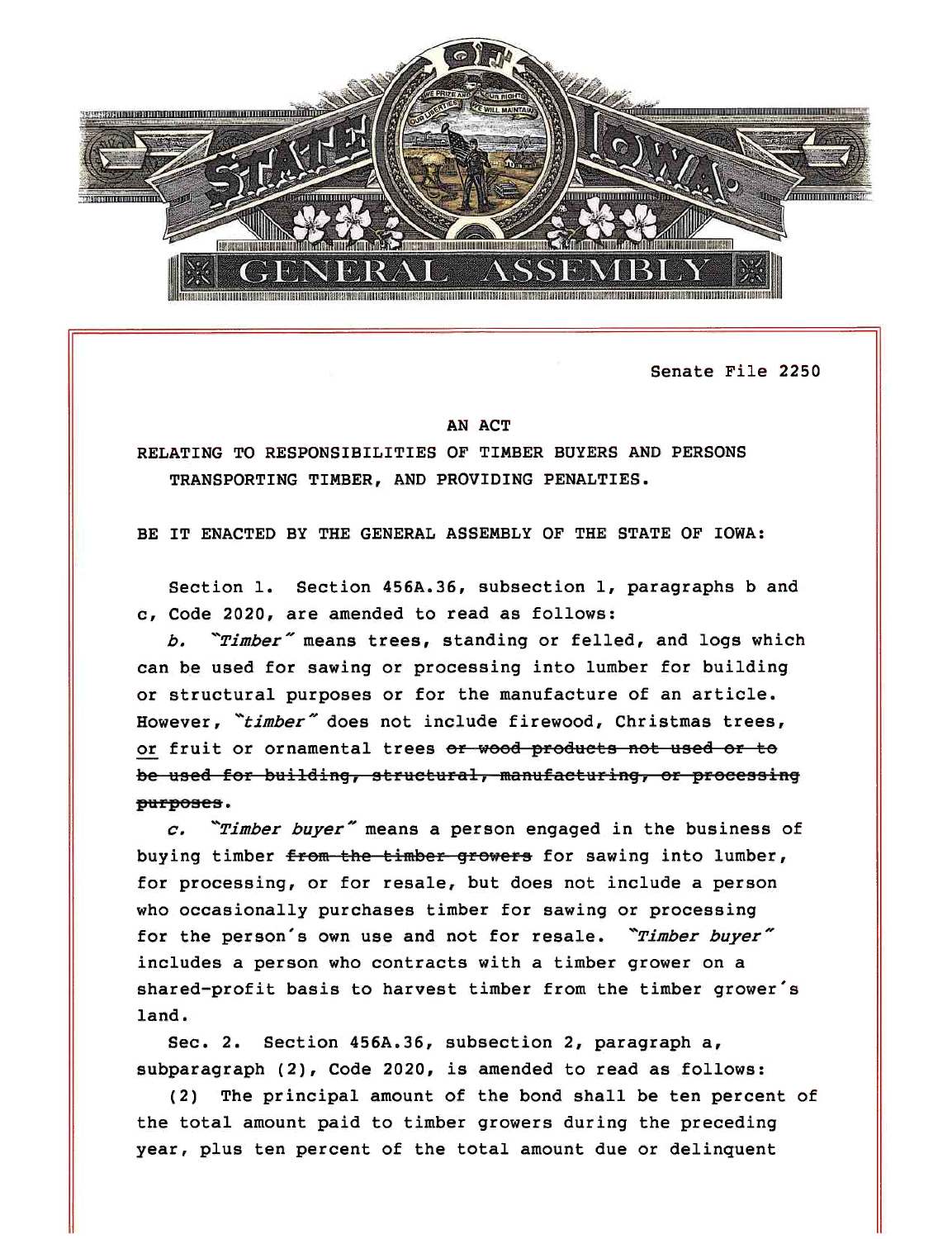and unpaid to timber growers at the end of the preceding year, and ten percent of the market value of growers' shares of timber harvested during the previous year. However, the total amount of the bond shall be not less than three twenty-five thousand dollars and not more than fifteen fifty thousand dollars.

Sec. 3. Section 456A.36, subsection 3, Code 2020, is amended to read as follows:

3. The following are violations of this section:

a. For a timber buyer person to fail to pay, as agreed, for timber purchased.

b. For a timber buyer person to cut or cause to be cut or appropriate timber not purchased.

c. For a timber buyer person to willfully make a false statement in connection with the bond or other information required to be given to the commission or a timber grower.

d. For a timber buyer person to fail to honestly account to the timber grower or the commission for timber purchased or cut if the buyer person is under a duty to do so.

e. For a timber buyer person to commit a fraudulent act in connection with the purchase or cutting of timber.

f. For a timber buyer person engaged in the business of transporting timber to transport timber without written proof of ownership or the written consent of the owner a completed timber transport certificate. The timber transport certificate shall be on a form approved by the department. A person shall not be convicted of a violation of this paragraph if the person produces before or at the person's trial a copy of the timber transport certificate, written proof of the vendor's ownership of the timber, or written consent of the owner of the timber.

 $g.$  For a person to purchase timber without obtaining, prior to taking possession of the timber, a copy of the timber transport certificate, written proof of the vendor's ownership of the timber, or the written consent of the owner of the timber. The purchaser shall keep the copy of the timber transport certificate or written proof of ownership or consent on file for at least three months one year from the date the timber was released to the purchaser's possession.

Sec. 4. Section 456A.36, subsection 5, Code 2020, is amended